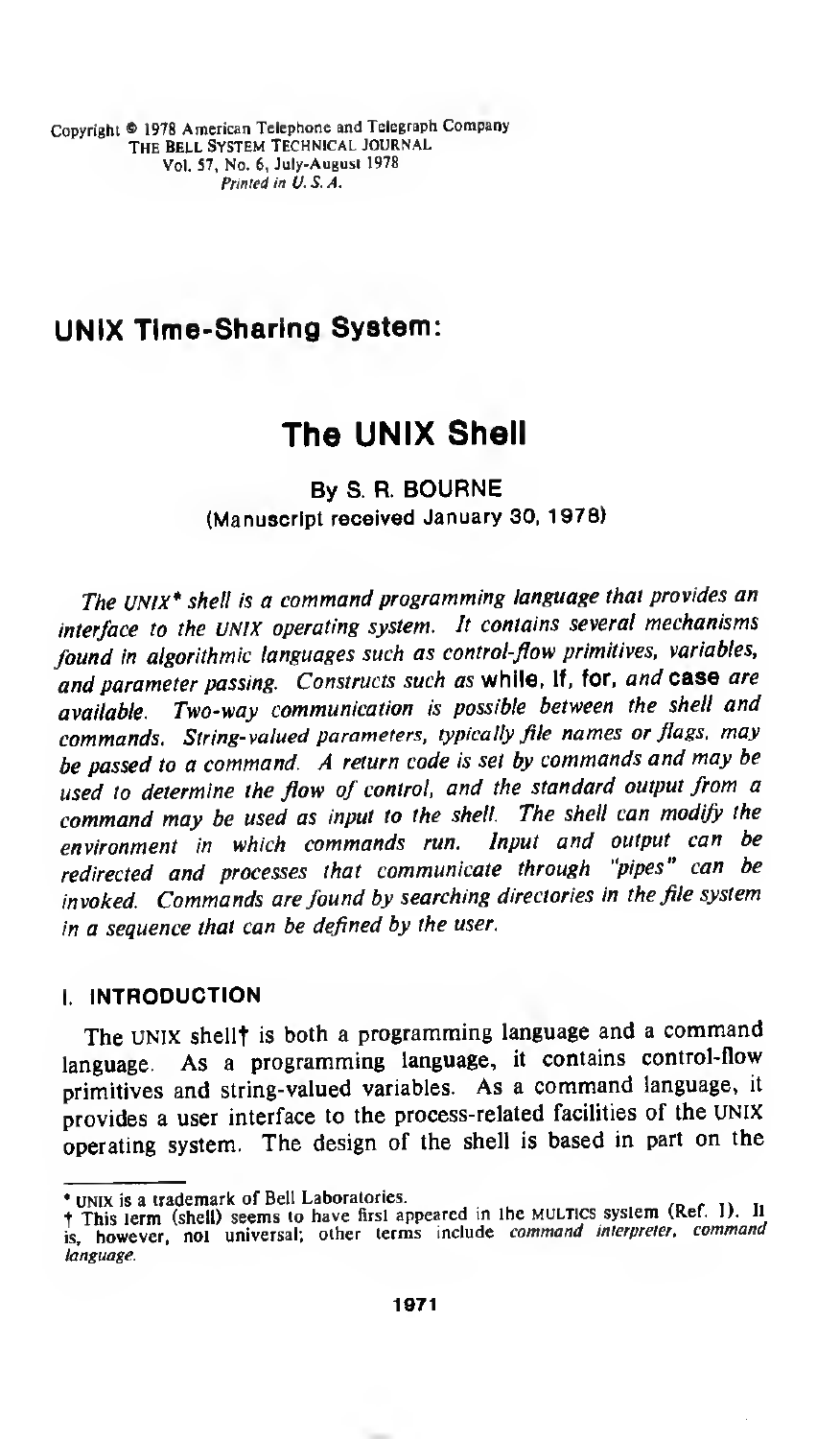original UNIX shell<sup>2</sup> and the PWB/UNIX shell,  $3, 4$  some features having been taken from both. Similarities also exist with the command interpreters of the Cambridge Multiple Access System<sup>5</sup> and of  $CTSS<sup>6</sup>$ . The language described here differs from its predecessors in that the control-flow notations are more powerful and are understood by the shell itself. However, the notation for simple com mands and for parameter passing and substitution is similar in all these languages.

The shell executes commands that are read either from a terminal or from <sup>a</sup> file. The design of the shell must therefore take into account both interactive and noninteractive use. Except in some minor respects, the behavior of the shell is independent of its input source.

# II. NOTATION

Simple commands are written as sequences of "words" separated by blanks. The first word is the name of the command to be executed. Any remaining words are passed as arguments to the invoked command. For example, the command

 $\left| s \right|$  -I

prints a list of the file names in the current directory. The argument  $-1$  tells Is to print the date of last use, the size, and status information for each file.

Commands are similar to procedure calls in languages such as Algol 68 or PL/I. The notation is different in two respects. First, although the arguments are arbitrary strings, in most cases they need not be enclosed in quotes. Second, there are no parentheses enclosing the list of arguments nor commas separating them. Command languages tend not to have the extensive expression syntax found in algorithmic languages. Their primary purpose is to issue commands; it is therefore important that the notation be free from superfluous characters.

To execute a command, the shell normally creates <sup>a</sup> new process and waits for it to finish. Both these operations are primitives available in the UNIX operating system. A command may be run without waiting for it to finish using the postfix operator **&**. For example,

# print file &

calls the print command with argument file and runs it in the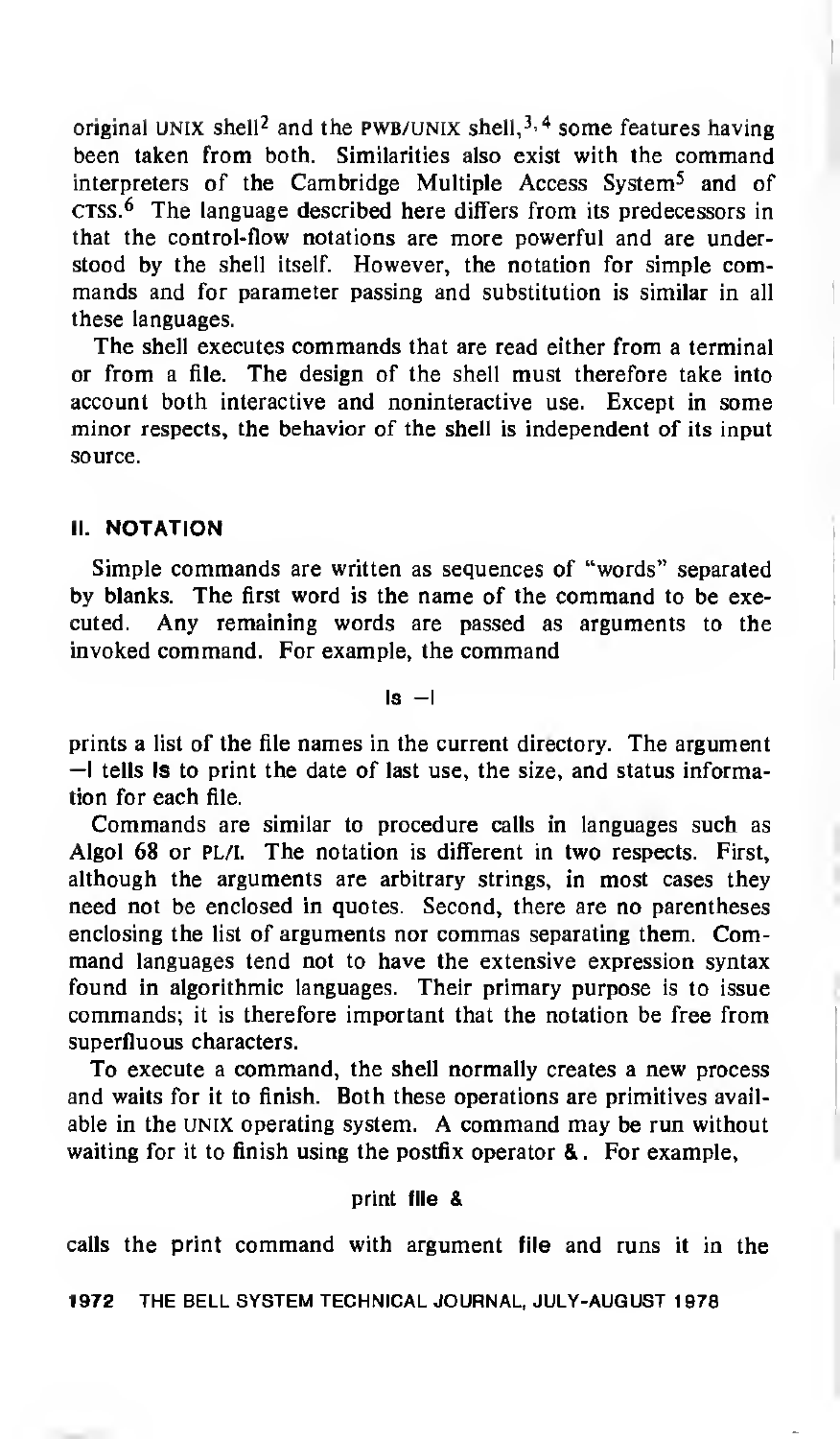background. The & is a metacharacter interpreted by the shell and is not passed as an argument to print.

Associated with each process, UNIX maintains a set of file descriptors numbered 0,1,... that are used in all input-output transactions between processes and the operating system. File descriptor 0 is termed the standard input and file descriptor <sup>1</sup> the standard output. Most commands produce their output on the standard output that is initially (following login) connected to a terminal. This output may be redirected for the duration of <sup>a</sup> command, as in

 $|s -1| > 1$ 

The notation  $\triangleright$  file is interpreted by the shell and is not passed as an argument to Is. If the file does not exist, the shell creates it; otherwise, the contents of the file are replaced with the output from the command. To append to a file, the notation

$$
|s -| >> f
$$

is provided. Similarly, the standard input may be taken from a file by writing, for example,

wc <file

wc prints the number of characters, words, and lines on the standard input.

The standard output of one command may be connected to the standard input of another by writing the "pipe" operator, indicated by <sup>|</sup> , as in

 $Is - I$  | wc

Two commands connected in this way constitute <sup>a</sup> "pipeline," and the overall effect is the same as

$$
\begin{array}{c}\n \text{Is} - \text{I} > \text{file} \\
\text{wc} < \text{file}\n \end{array}
$$

except that no file is used. Instead, the two processes are connected by a pipe that is created by an operating system call. Pipes are unidirectional; synchronization is achieved by halting wc when there is nothing to read and halting Is when the pipe is full. This matter is dealt with by UNIX, not the shell.

A filter is <sup>a</sup> command that reads its input, transforms it in some way, and prints the result as output. One such filter, grep, selects from its input those lines that contain some specified string. For example,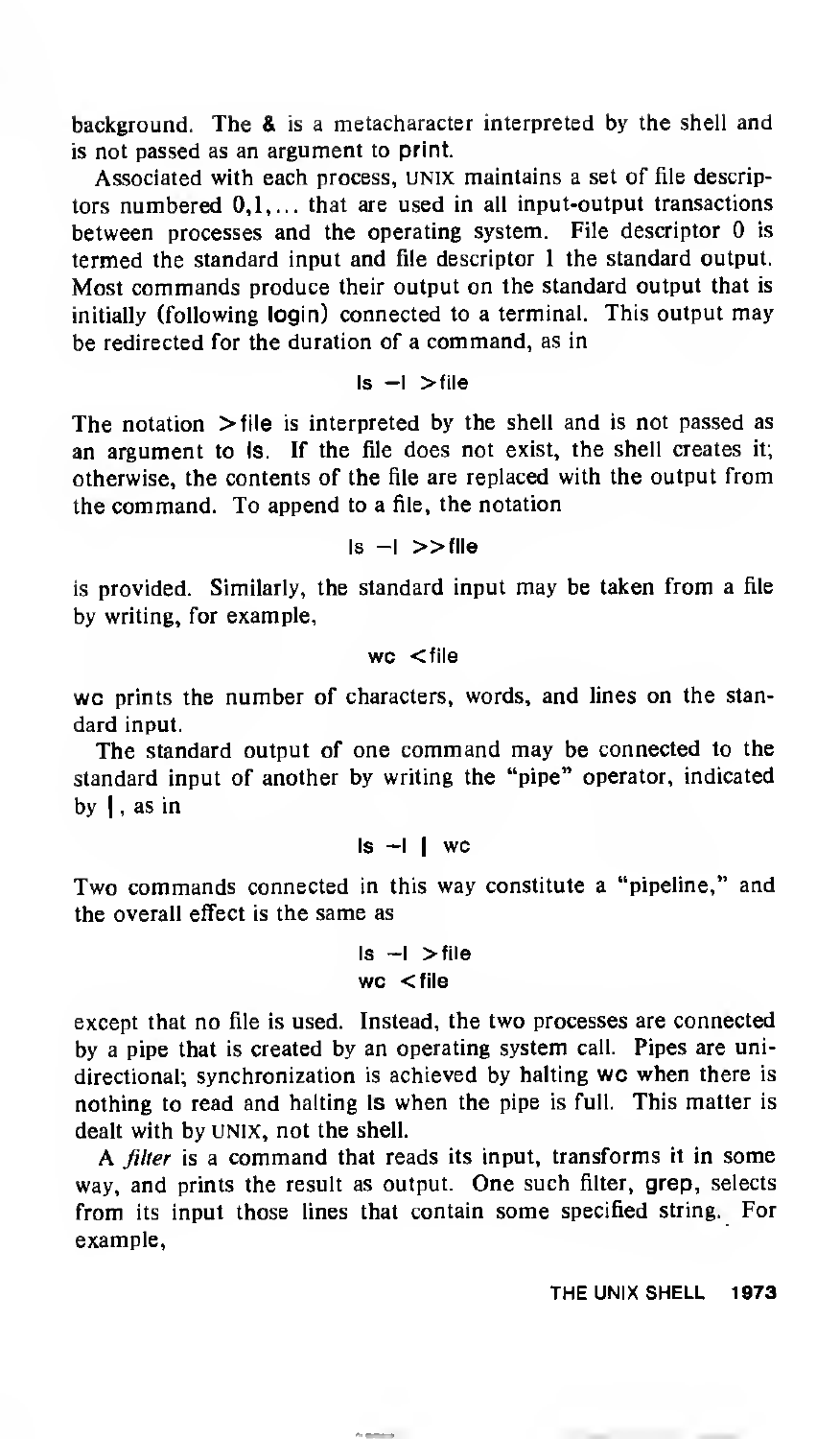prints those file names from the current directory that contain the string old.

A pipeline may consist of more than two commands, the input of each being connected to the output of its predecessor. For example,

# Is <sup>|</sup> grep old <sup>|</sup> wc

When a command finishes execution it returns an exit status (return code). Conventionally, a zero exit status means that the command succeeded; nonzero means failure. This Boolean value may be tested using the if and while constructs provided by the shell.

The general form of the conditional branch is

if command-list then command-list else command-list fi

The else part is optional. A *command-list* is a sequence of commands separated by semicolons or newlines and is evaluated from left to right. The value tested by if is that of the last simplecommand in the command-list following if. Since this construction is bracketed by if and fi, it may be used unambiguously in any position that a simple command may be used. This is true of all the control-flow constructions in the shell. Furthermore, in the case of if there is no dangling else ambiguity. Apart from considerations of language design, this is important for interactive use. An Algol 60 style if then else, where the else part is optional, requires lookahead to see whether the else part is present. In this case, the shell would be unable to determine that the if construct was ended until the next command was read.

The McCarthy "andf" and "orf" operators are also provided for testing the success of <sup>a</sup> command and are written && and <sup>|</sup> <sup>|</sup> respectively.

$$
command, & & command_2 \tag{1}
$$

executes command, only if command, succeeds. It is equivalent to

> if command, then command<sub>2</sub> fi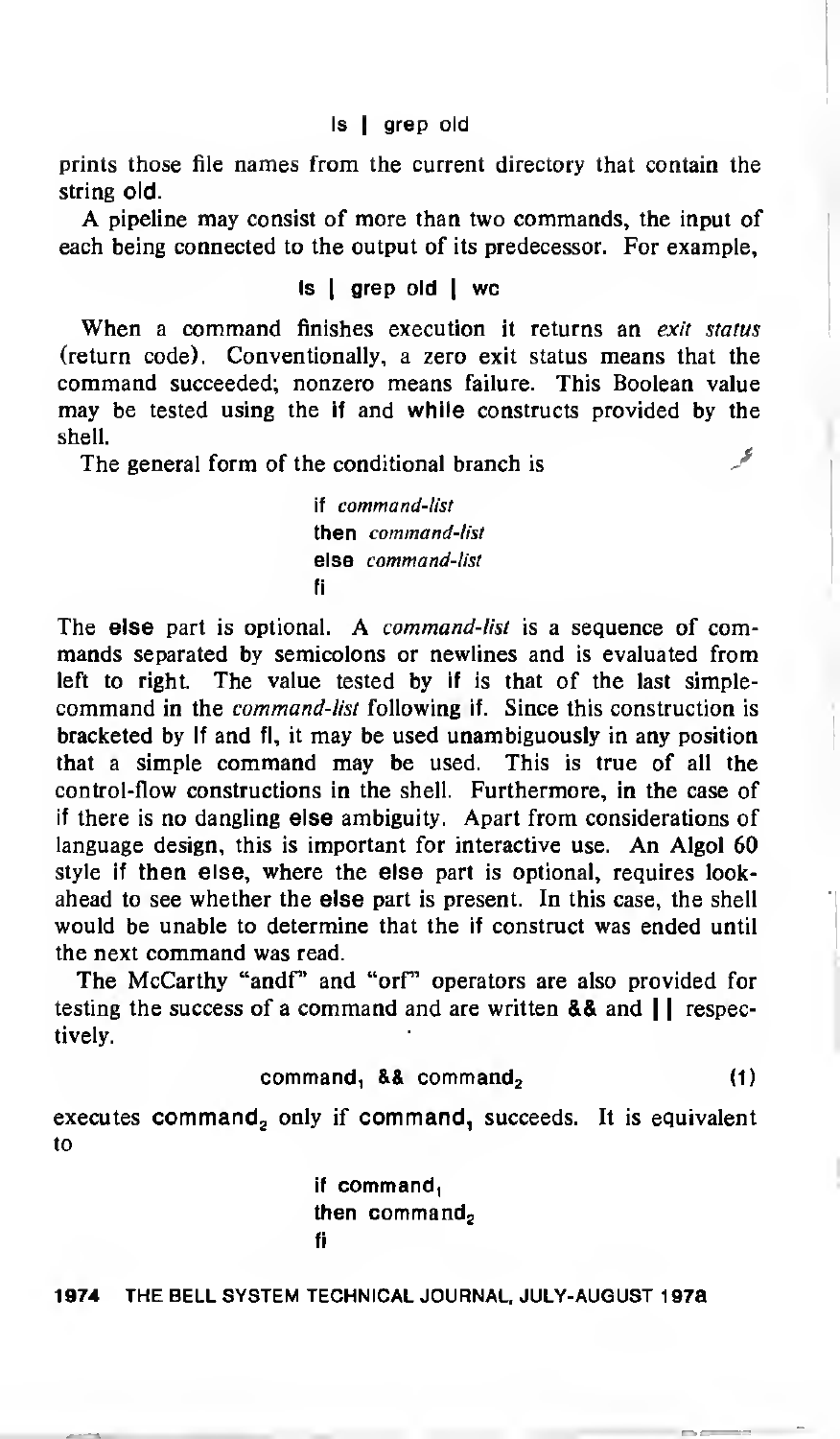Conversely,

$$
command_{1} | | | command_{2}
$$
 (2)

executes command, only if command, fails. The value returned by these constructions is the value of the last command executed. Thus (1) returns true iff both command, and command, succeed, whereas (2) returns true iff either command, or command, succeeds.

The while loop has a form similar to if.

while command-list, do command-list, done

command-list, is executed and its value tested each time around the loop. This provides a notation for a break in the middle of a loop, as in

> while a; b do c done

First a is executed, then **b**. If **b** returns false, then the loop exits; otherwise, c is executed and the loop resumes at a. Although this deals with many loop breaks, break and continue are also available. Both take an optional integer argument specifying how many levels of loop to break from or at which level to continue, the default being one.

if and while test the value returned by <sup>a</sup> command. The case and for constructs provide for data-driven branching and looping. The case construct is a multi-way branch that has the general form

> case word in pattern) command-list ;; esac

The shell attempts to match *word* with each *pattern*, in the order in which the patterns appear. If <sup>a</sup> match is found, the associated command-list is executed and execution of the case is complete. Patterns are specified using the following metacharacters.

- \* Matches any string including the null string.
- ? Matches any single character.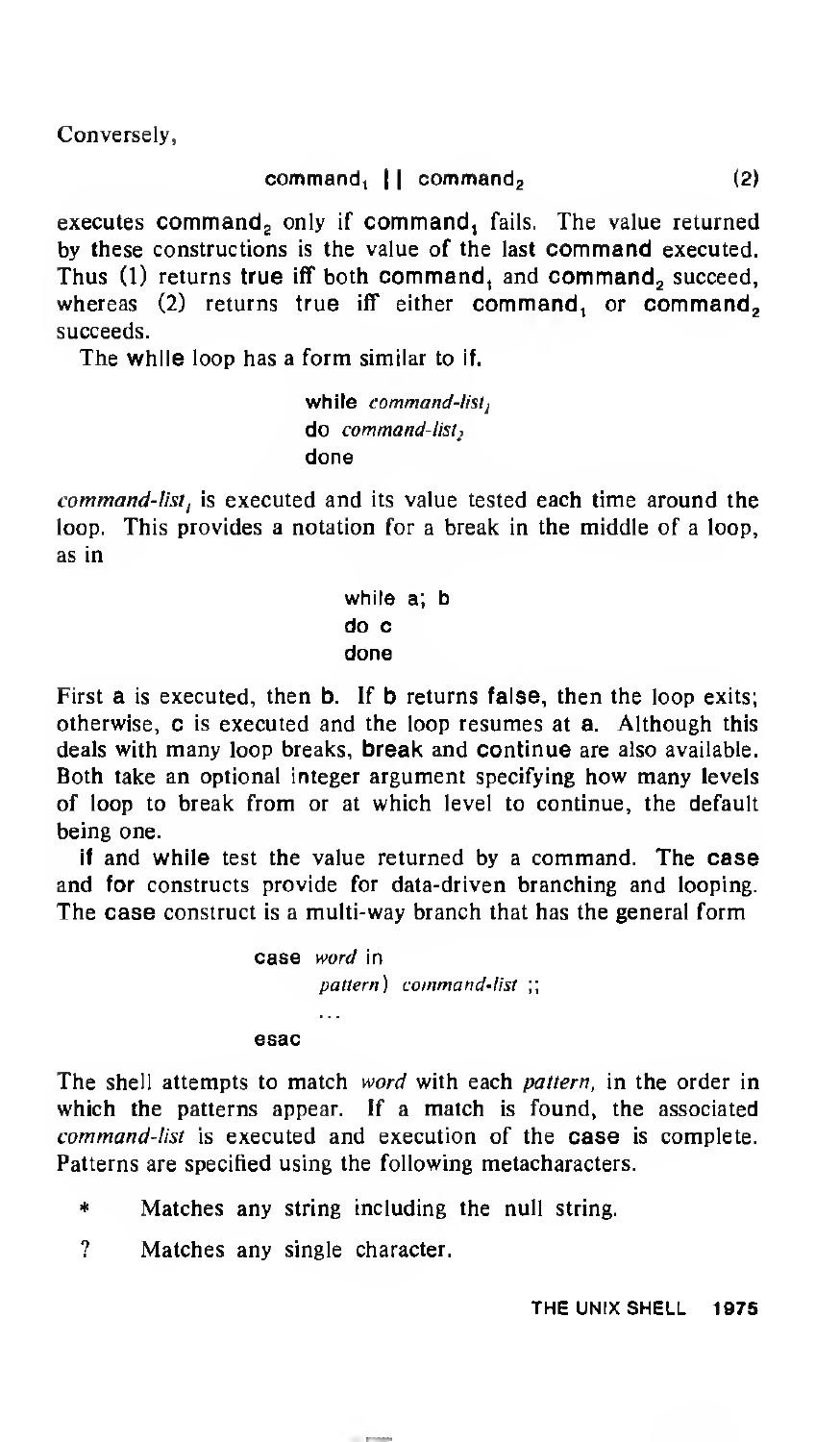[...] Matches any of the enclosed characters. A pair of characters separated by a minus matches any character lexically between the pair.

For example,  $\star$  c will match any string ending with .c. Alternatives are separated by <sup>|</sup> , as in

> case ... in  $x|y$ ...

which, for single characters, is equivalent to

case ... in [xy]) ...

There is no special notation for the default case, since it may be written as

> case ... in  $\ldots$ \*) ... esac

Since it is difficult to determine the equivalence of patterns, no check is made to ensure that only one pattern matches the case word. This could lead to obscure bugs, although in practice it appears not to present a problem.

The for loop has the general form

for *name* in word, word, ... do command-list done

and executes the command-list once for each word following in. Each time around the loop the shell variable  $(q, v)$  name is set to the next word.

#### III. SHELL PROCEDURES

The shell may be used to read and execute commands contained in a file. For example,

sh fila arg<sub>1</sub> arg<sub>2</sub> ...

calls the shell to read commands from file. Such a file is called a "shell procedure." Arguments supplied with the call are referred to within the shell procedure using the positional parameters \$1,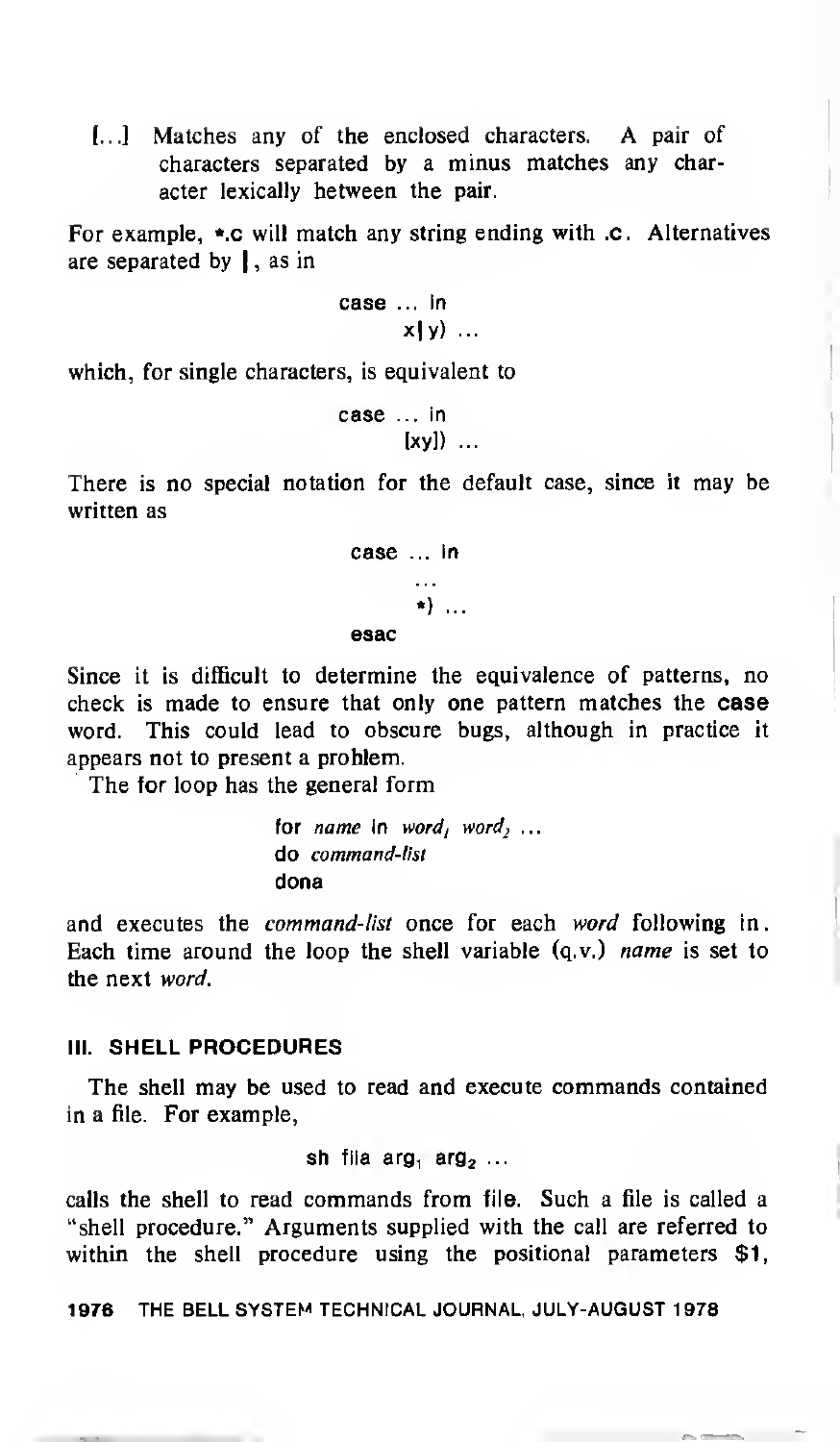\$2, .... For example, if the file wg contains

who | grep \$1

then

sh wg fred

is equivalent to

who <sup>|</sup> grep fred

unix files have three independent attributes, read, write, and execute. If the file wg is executable, then

wg fred

is equivalent to

### sh wg fred

This allows shell procedures and programs to be used interchangeably.

A frequent use of shell procedures is to loop through the arguments (\$1,\$2,...) executing commands once for each argument. An example of such <sup>a</sup> procedure is tel that searches the file /usr/lib/telnos containing lines of the form

> fred mh0123 bert mh0789

 $\ddotsc$ 

The text of tel is

for <sup>i</sup> do grep \$i < /usr/lib/telnos; done

The default in list for <sup>a</sup> for loop is the positional parameters. The command

#### tel fred bert

prints those lines in /usr/lib/telnos that contain the string fred followed by those lines that contain bert.

Shell procedures can be used to tailor the command environment to the taste and needs of an individual or group. Since procedures are text files requiring no compilation, they are easy to create and maintain. Debugging is also assisted by the ability to try out parts of <sup>a</sup> procedure at <sup>a</sup> terminal. To further assist debugging, the shell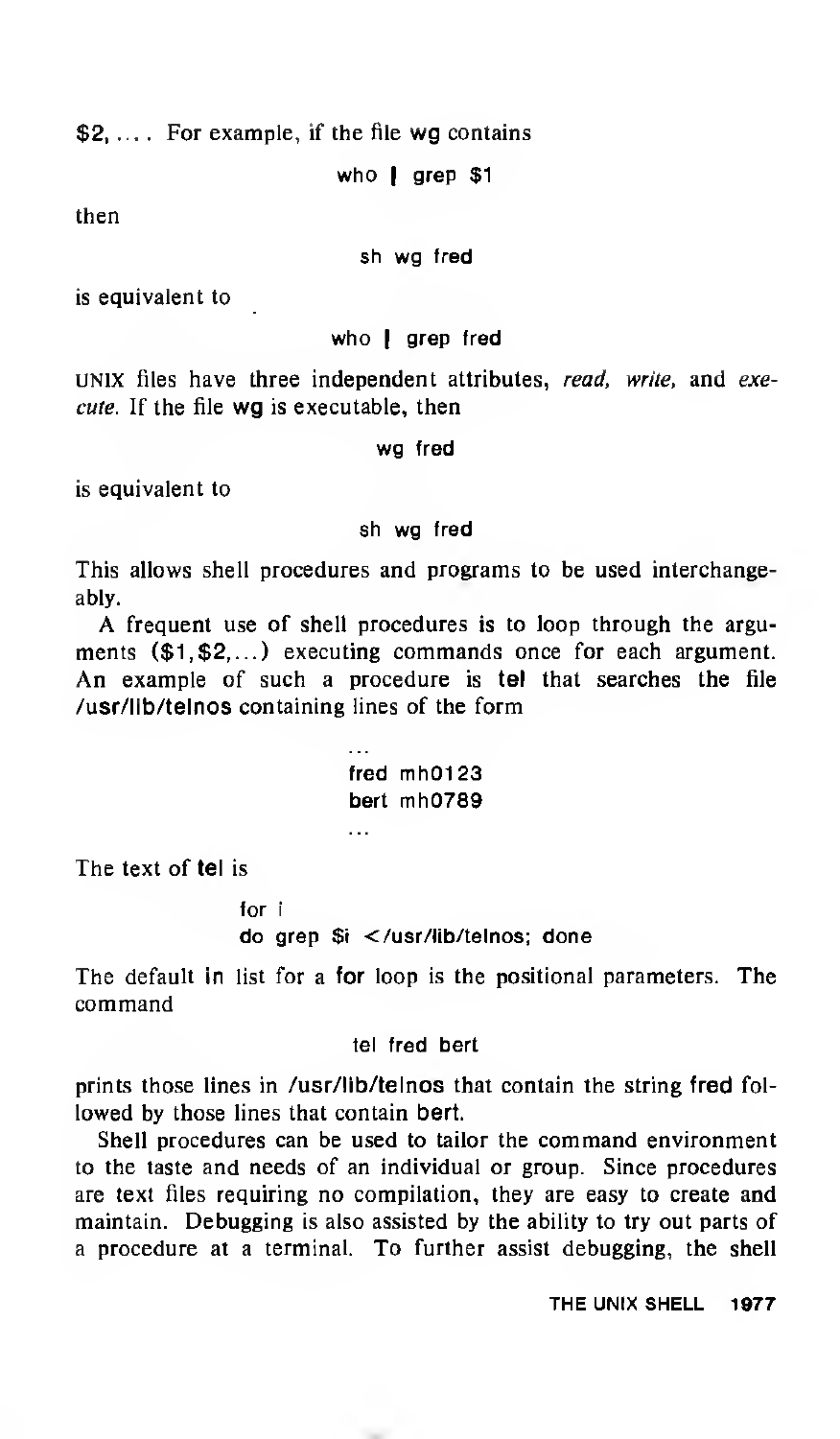provides two tracing mechanisms. If a procedure is invoked with the —v flag, as in

#### sh —v proc

then the shell will print the lines of proc as they are read. This is useful when checking procedures for syntactic errors, particularly in conjunction with the  $-n$  flag which suppresses command execution. An execution trace is specified by the  $-x$  flag and causes each command to be printed as it is executed. The  $-x$  flag is more useful than —v when errors in the flow of control are suspected.

During the execution of a shell procedure, the standard input and output are left unchanged. (In earlier versions of the UNIX shell the text of the procedure itself was the standard input.) Thus shell procedures can be used naturally as filters. However, commands sometimes require in-line data to be available to them. A special input redirection notation " $<<$ " is used to achieve this effect. For example, the UNIX editor takes its commands from the standard input. At a terminal,

#### ed file

will call the editor and then read editing requests from the terminal. Within a shell procedure this would be written

ed file «! editing requests

The lines between  $< and ! are called a *here* document; they are$ read by the shell and made available as the standard input. The string 1 is arbitrary, the document being terminated by a line that consists of the string following  $<<$ . There are a number of advantages to making here documents explicitly visible. First, the number of lines read from the shell procedure is under the control of the procedure writer, enabling a procedure to be understood without having to know what commands such as ed do. Further, since the shell is the first to see such ioput, parameter substitution can, optionally, be applied to the text of the document.

# IV. SHELL VARIABLES

The shell provides string-valued variables that may be used both within shell programs and, interactively, as abbreviations for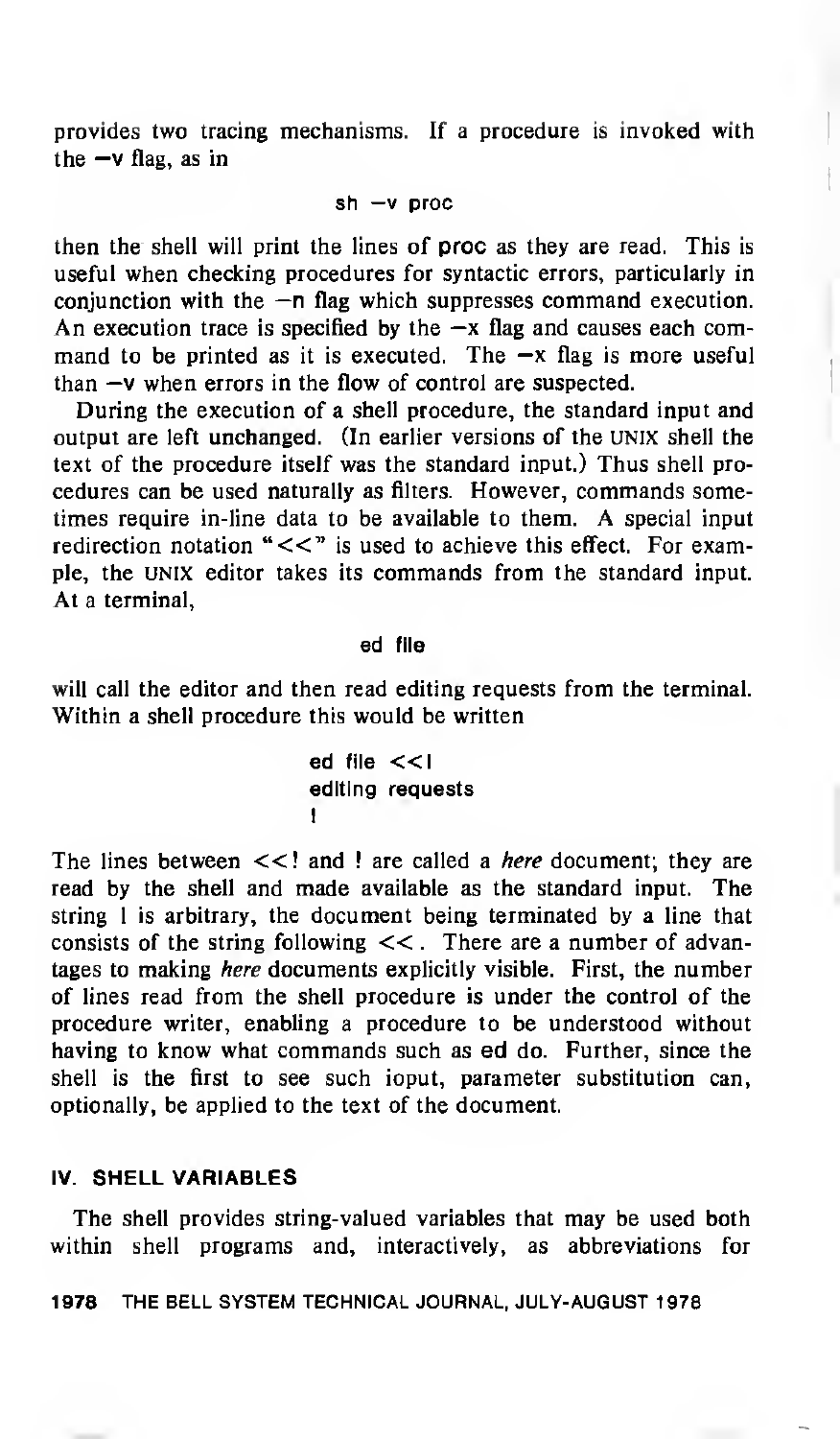frequently used strings. Variable names begin with a letter and consist of letters, digits, and underscores.

Shell variables may be given values when <sup>a</sup> shell procedure is invoked. An argument to <sup>a</sup> shell procedure of the form  $name = value$  causes value to be assigned to *name* before execution of the procedure begins. The value of name in the invoking shell is not affected. Such names are sometimes called keyword parameters.

Keyword parameters may also be exported from <sup>a</sup> procedure by saying, for example,

# export user box

Modification of such variables within the called procedure does not affect the values in the calling procedure. (It is generally true of a UNIX process that it may not modify the environment of its caller without explicit request on the part of that caller. Files and shared file descriptors are the exceptions to this rule.)

A name whose value is intended to remain constant throughout <sup>a</sup> procedure may be declared readonly. The form of this command is the same as that of the export command,

readonly name ...

Subsequent attempts to set readonly variables are illegal.

Within a shell procedure, shell variables are set by writing, for example,

#### $user = freq$

The value of a variable may be substituted by preceding its name with \$; for example,

#### echo Suser

will echo fred. (echo is a standard unix command that prints its arguments, separated by blanks.) The general notation for parameter (or variable) substitution is

### \${name}

and is used, for example, when the parameter name is followed by <sup>a</sup> letter or digit. If a shell parameter is not set, then the null string is substituted for it. Alternatively, <sup>a</sup> default string may be given, as in

#### echo \${d—.}

which will echo the value of d if it is set and "." otherwise. Substitutions may be nested, so that, for example,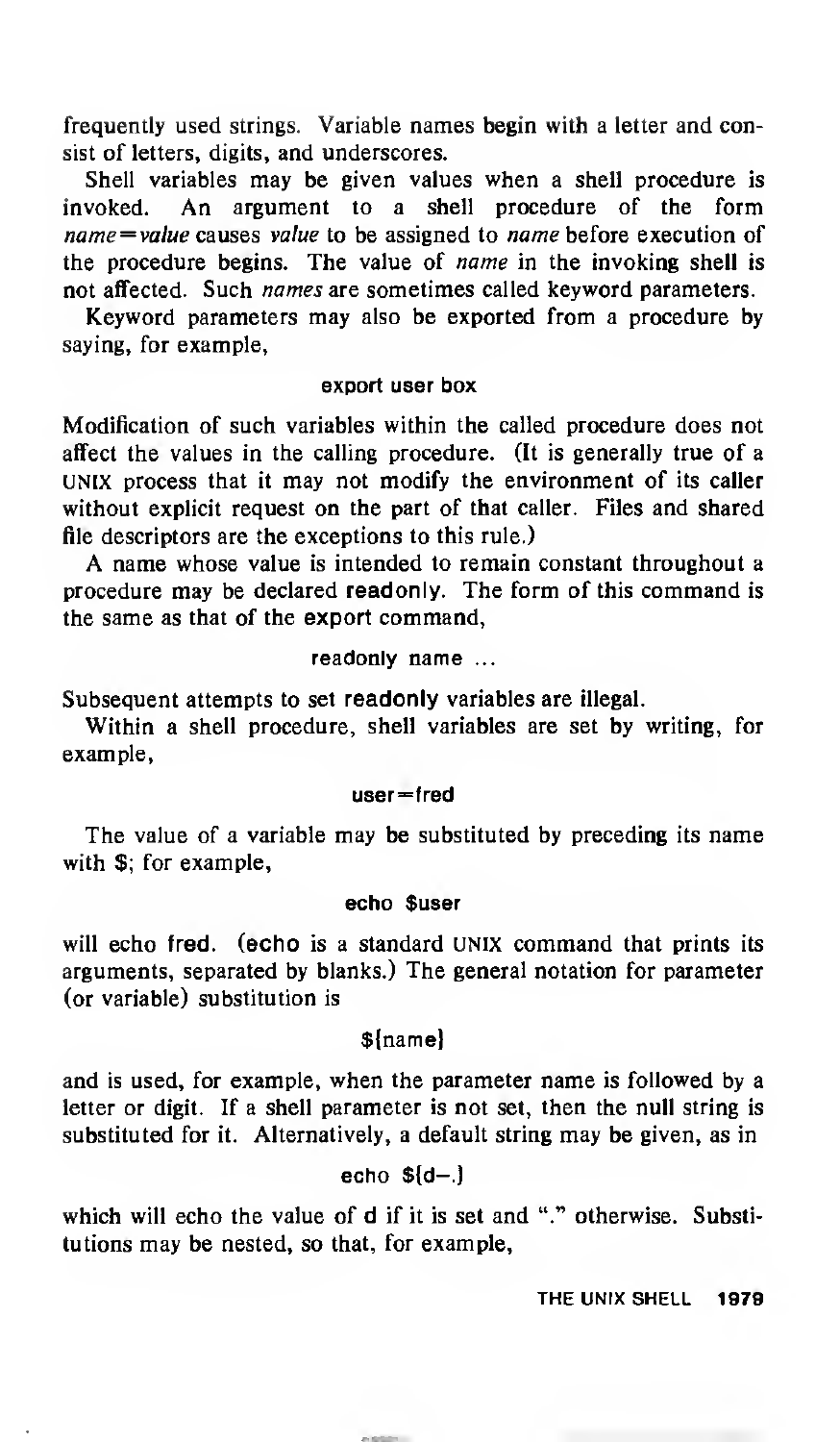will echo the value of d if it is set and the value (if any) of \$1 otherwise. A variable may be assigned <sup>a</sup> default value using the notation

# $${d=}$

which substitutes the same string as

\${d-.}

except that, if d were not previously set, then it will be set to the string ".". (The notation  $\{(... - \ldots)\}$  is not available for positional parameters.)

In cases when <sup>a</sup> parameter is required to be set, the notation

# \${d? message]

will substitute the value of the variable d if it has one, otherwise message is printed by the shell and execution of the shell procedure is abandoned. If *message* is absent then a standard message is printed. A shell procedure that requires some parameters to be set might start as follows.

: \${user?} \${acct?} \${bin?}

A colon (:) is <sup>a</sup> command built in to the shell that does nothing once its arguments have been evaluated. In this example, if any of the variables user, acct or bin are not set, then the shell will abandon execution of the procedure.

The following variables have a special meaning to the shell.

- \$? The exit status (return code) of the last command executed as a decimal string.
- \$# The number of positional parameters as a decimal string.
- \$\$ The UNIX process number of this shell (in decimal). Since process numbers are unique among all existing processes, this string is typically used to generate unique temporary file names (unix has no genuine temporary files)
- \$1 The process number of the last process initiated in the background.
- \$— The current shell flags.

The following variables are used, but not set, by the shell.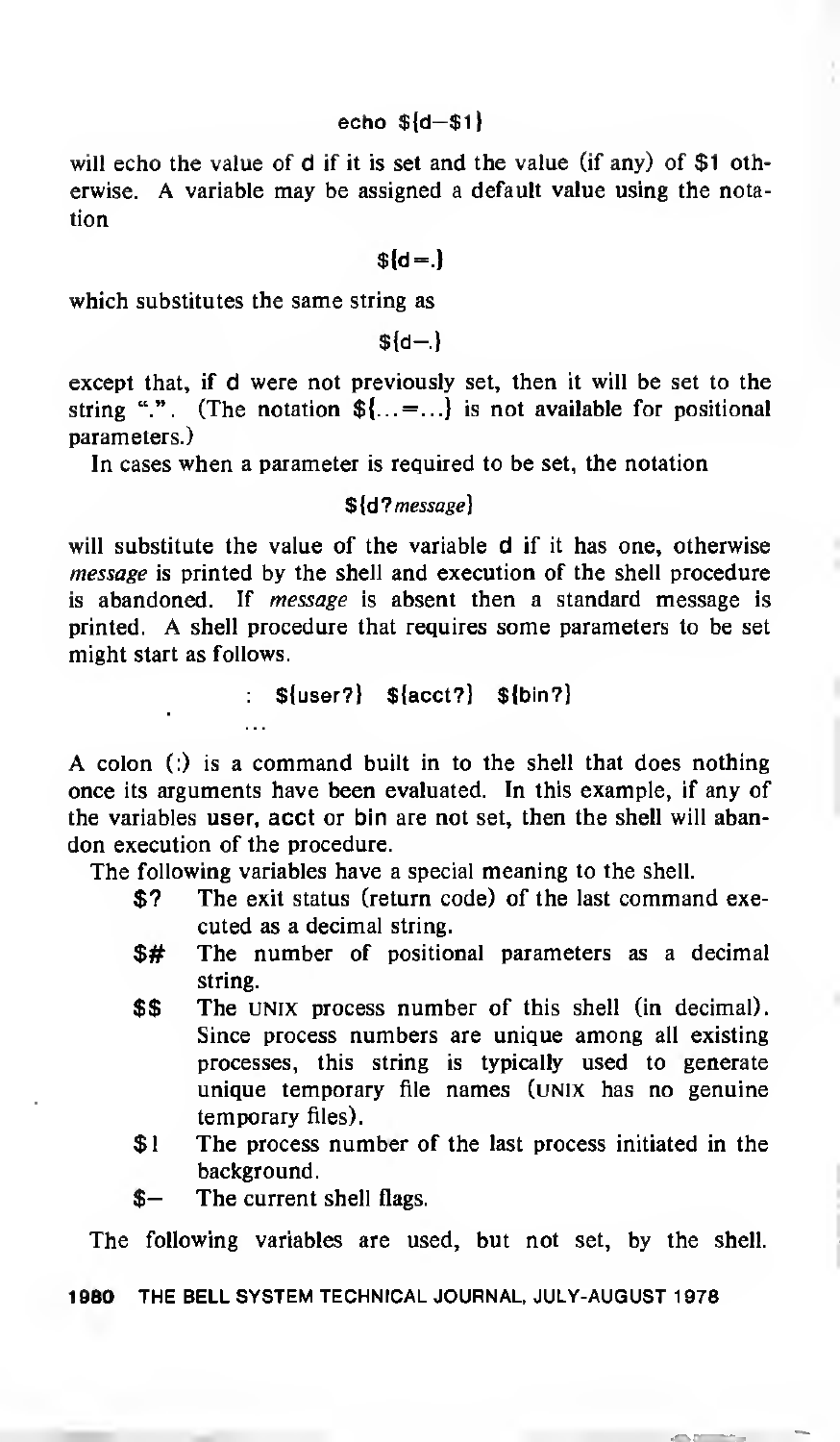Typically, these variables are set in a *profile* which is executed when a user logs on to UNIX.

- \$mail When used interactively, the shell looks at the file specified by this variable before it issues a prompt. If this file has been modified since it was last examined, the shell prints the message you have mail and then prompts for the next command.
- **SHOME** The default argument (home directory) for the cd command. The current directory is used to resolve file name references that do not begin with <sup>a</sup> /, and is changed using the cd command.
- **\$PATH** A list of directories that contain commands (the search path). Each time <sup>a</sup> command is executed by the shell, a list of directories is searched for an executable file. If \$path is not set, then the current directory, /bin, and /usr/bin are searched by default. Otherwise \$path consists of directory names separated by : . For example,

# PATH = :/usr/f red/bin :/bin:/usr/bin

specifies that the current directory (the null string before the first :), /usr/fred/bin, /bin and /usr/bin, are to be searched, in that order. In this way, individual users can have their own "private" commands accessible independently of the current directory. If the command name contains a /, then this directory search mechanism is not used; <sup>a</sup> single attempt is made to find the command.

# V. COMMAND SUBSTITUTION

The standard output from <sup>a</sup> command enclosed in grave accents (\ . .\*) can be substituted in <sup>a</sup> similar way to parameters. For example, the command pwd prints on its standard output the name of the current directory. If the current directory is /usr/fred/bin then

# $d = 'pwd'$

is equivalent to

### $d = \sqrt{sqrt}/\text{red/b}}$

The entire string between grave accents is the command to be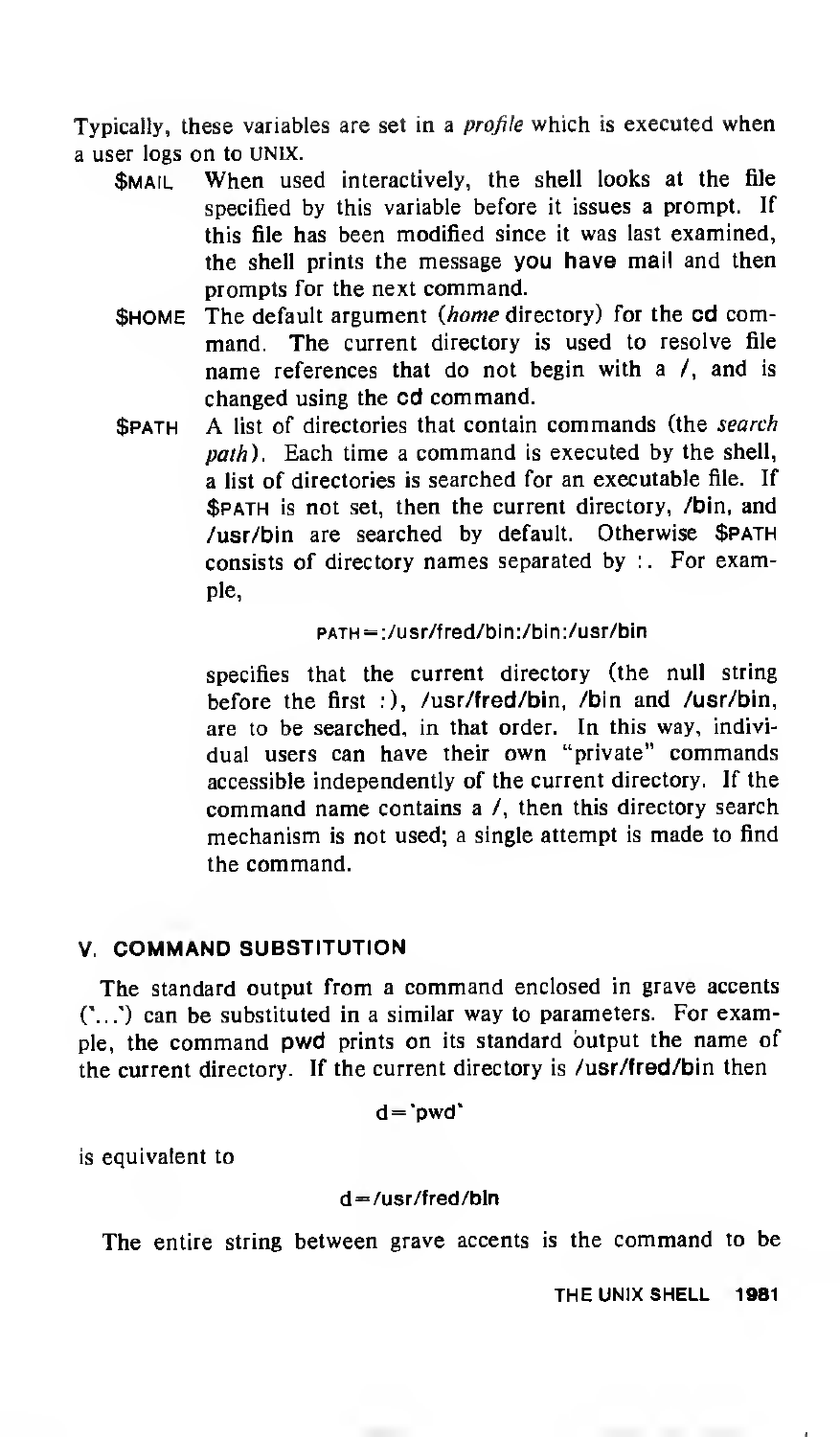executed and is replaced with the output from that command. This mechanism allows string-processing commands to be used within shell procedures. The shell itself does not provide any built-in string processing other than concatenation and pattern matching. Command substitution occurs in all contexts where parameter substitution occurs and the treatment of the resulting text is the same in both cases.

#### VI. FILE NAME GENERATION

The shell provides <sup>a</sup> mechanism for generating a list of file names that match <sup>a</sup> pattern. The specification of patterns is the same as that used by the case construct. For example,

$$
|s - | * c|
$$

generates, as arguments to Is, all file names in the current directory that end in  $\alpha$ .

#### $[a-z]$ \*

matches all names in the current directory beginning with one of the letters a through z.

#### /usr/srb/test/?

matches all file names in the directory /usr/srb/test consisting of a single character. If no file name is found that matches the pattern, then the pattern is passed, unchanged, as an argument.

This mechanism is useful both to save typing and to select names according to some pattern. It may also be used to find files. For example,

#### echo /usr/srb/\*/core

finds and prints the names of all core files in subdirectories of /usr/srb. This last feature can be expensive, requiring a scan of all subdirectories of /usr/srb.

There is one exception to the general rules given for patterns. The character "." at the start of <sup>a</sup> file name must be explicitly matched.

#### echo \*

will therefore echo all file names in the current directory not beginning with ".".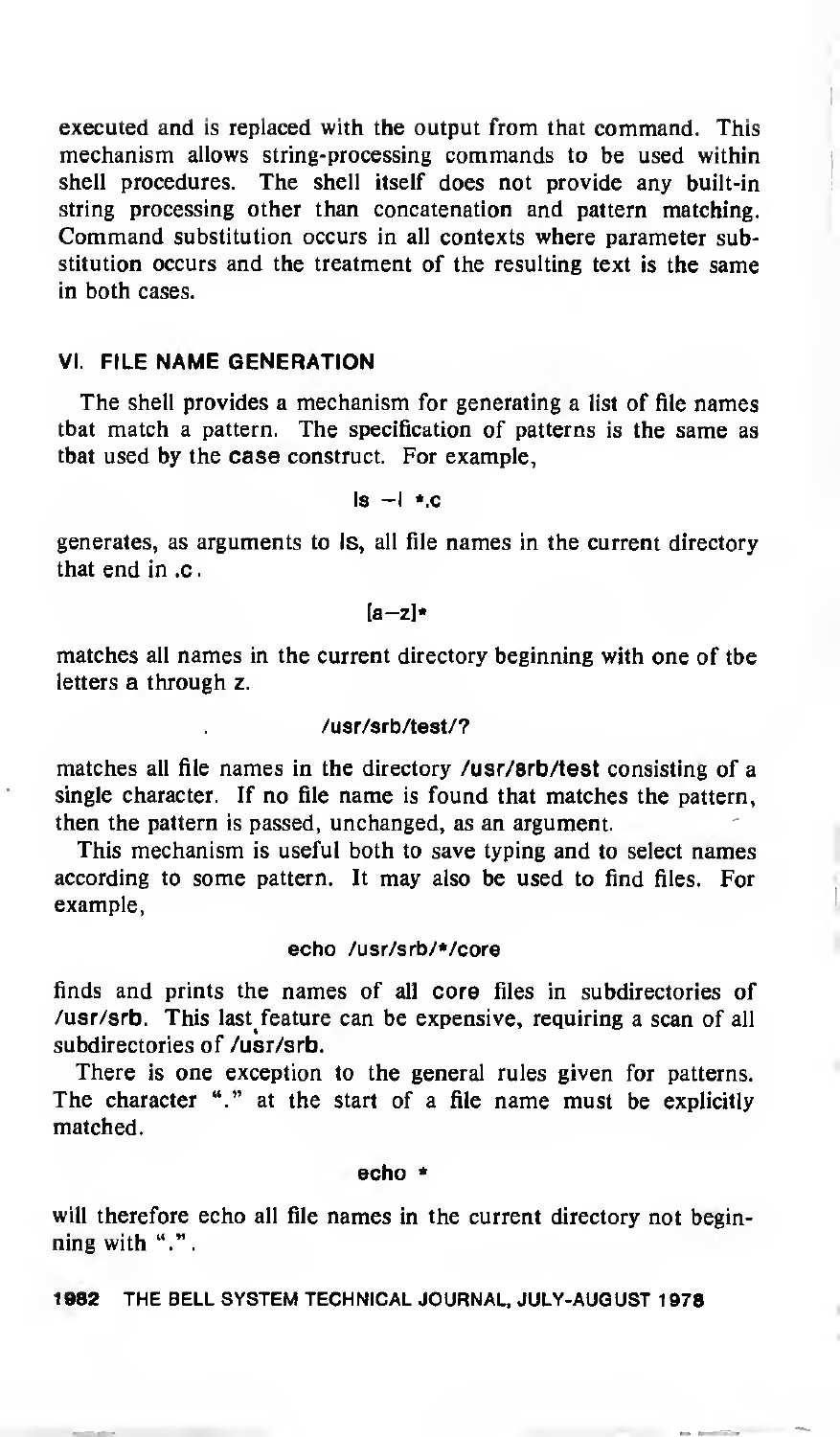will echo all those file names that begin with ".". This avoids inadvertent matching of the names "." and ".." which, conventionally, mean "the current directory" and "the parent directory" respectively.

# VII. EVALUATION AND QUOTING

The shell is a macro processor that provides parameter substitution, command substitution, and file name generation for the arguments to commands. This section discusses the order in which substitutions occur and the effects of the various quoting mechanisms.

Commands are initially parsed according to the grammar given in Appendix A. Before <sup>a</sup> command is executed, the following evaluations occur.

Parameter substitution, e.g., \$user. Command substitution, e.g., 'pwd'.

The shell does not rescan substituted strings. For example, if the value of the variable  $X$  is the string  $\oint x$ , then

### echo \$X

will echo  $x$ .

After these substitutions have occurred, the resulting characters are broken into words (blank interpretation); the null string is not regarded as a word unless it is quoted. For example,

### echo<sup>"</sup>

will pass on the null string as the first argument to echo, whereas

#### echo Snull

will call echo with no arguments if the variable null is not set or set to the null string.

Each word is then scanned for the file pattern characters \*, ?, and [...], and an alphabetical list of file names is generated to replace the word. Each such file name is a separate argument.

Metacharacters such as  $\langle \rangle$  \* ? | (Appendix B has a complete list) have a special meaning to the shell. Any character preceded by a is *quoted* and loses its special meaning, if any. The  $\iota$  is elided so that

echo \?\\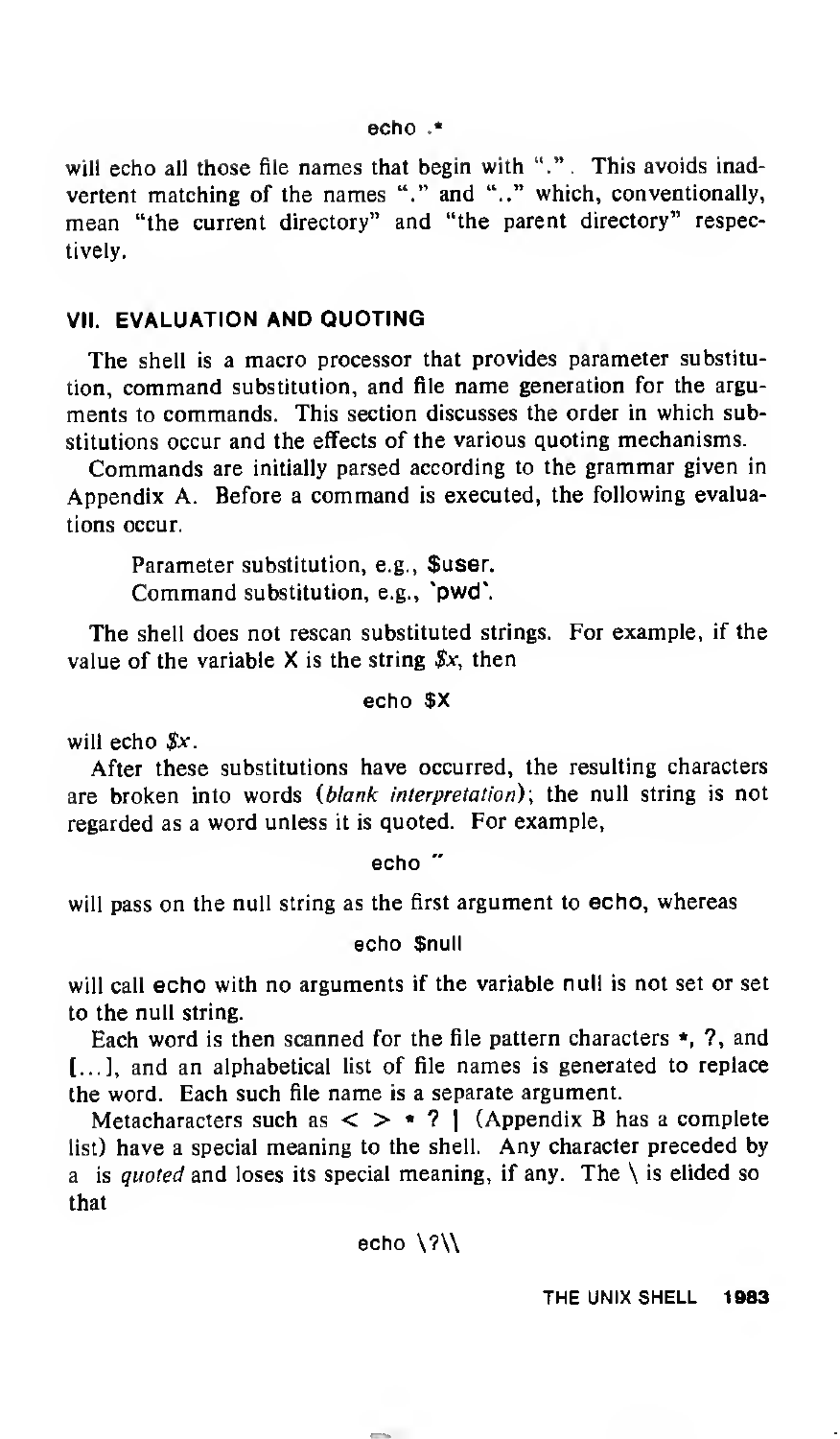will echo  $? \setminus$ . To allow long strings to be continued over more than one line, the sequence \newline is ignored.

 $\setminus$  is convenient for quoting single characters. When more than one character needs quoting, the above mechanism is clumsy and error-prone. A string of characters may be quoted by enclosing (part of) the string between single quotes, as in

#### echo '\*'

The quoted string may not contain a single quote.

third quoting mechanism using double quotes prevents interpretation of some but not all metacharacters. Within double quotes, parameter and command substitution occurs, but file name generation and the interpretation of blanks does not. The following characters have a special meaning within double quotes and may be quoted using  $\backslash$ .

| \$      | parameter substitution                           |  |
|---------|--------------------------------------------------|--|
| $\cdot$ | command substitution                             |  |
| ₩       | ends the quoted string                           |  |
|         | $\mathbf{H}$<br>quotes the special characters \$ |  |

For example,

echo "\$x"

will pass the value of the variable x to echo, whereas

echo '\$x'

will pass the string  $\oint x$  to echo.

In cases where more than one evaluation of a string is required, the built-in command eval may be used, eval reads its arguments (which have therefore been evaluated once) and executes the resulting command(s). For example, if the variable X has the value  $\mathcal{S}_x$ , and if  $x$  has the value par then

#### eval echo \$X

will echo the string par.

### VIII. ERROR AND FAULT HANDLING

The treatment of errors detected by the shell depends on the type of error and on whether the shell is being used interactively. An interactive shell is one whose input and output are connected to a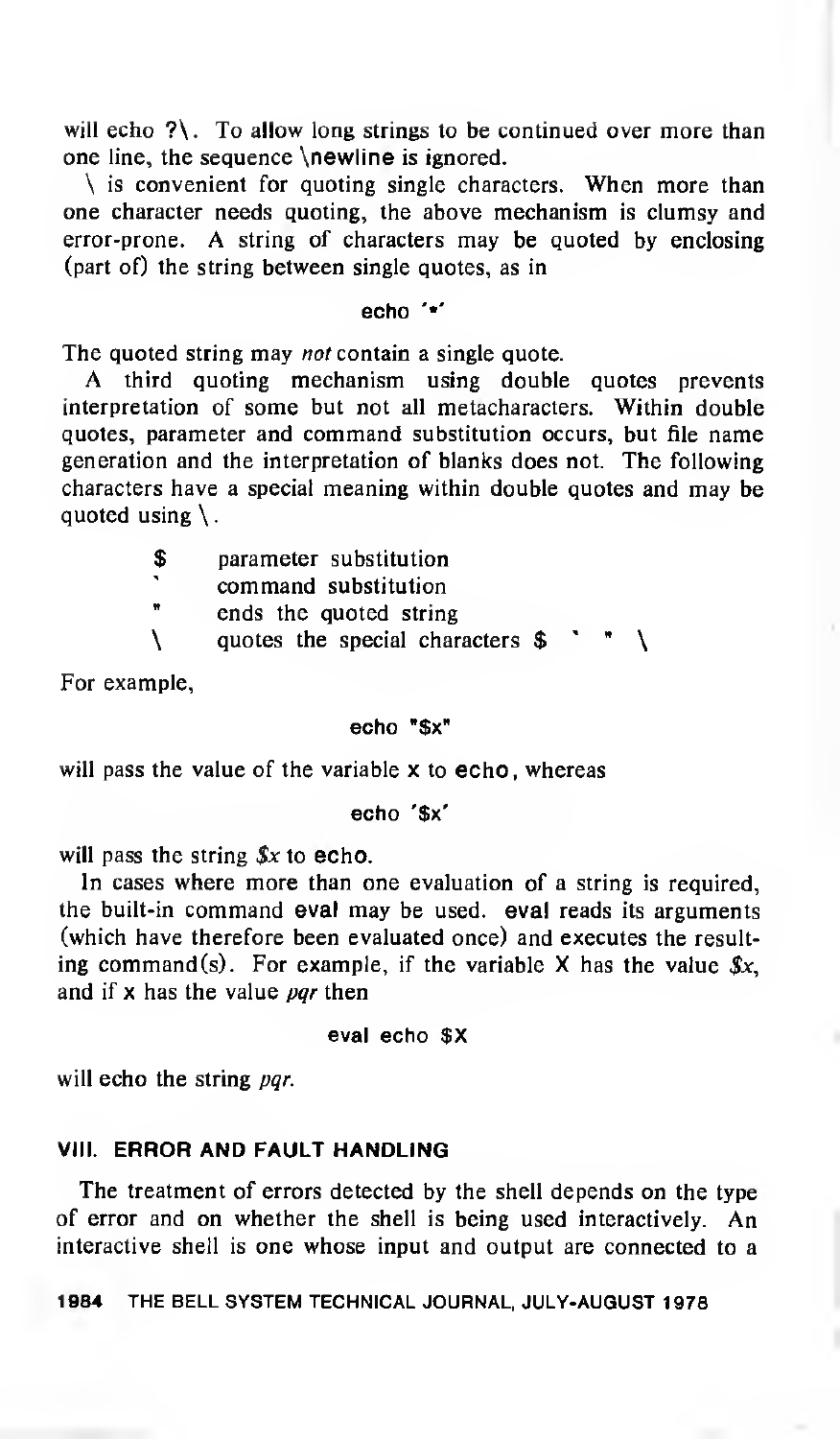terminal. Execution of <sup>a</sup> command may fail for any of the following reasons.

- $(i)$  Input output redirection may fail, for example, if a file does not exist or cannot be created. In this case, the command is not executed.
- $(i)$  The command itself does not exist or is not executable.
- $(iii)$  The command runs and terminates abnormally, for example, with a "memory fault."
- $(iv)$  The command terminates normally but returns a nonzero exit status.

In all of these cases, the shell will go on to execute the next command. Except for the last case, an error message will be printed by the shell.

All remaining errors cause the shell to exit from <sup>a</sup> command procedure. An interactive shell will return to read another command from the terminal. Such errors include the following.

- $(i)$  Syntax errors; e.g., if ... then  $\dots$  done.
- $(ii)$  A signal such as terminal interrupt. The shell waits for the current command, if any, to finish execution and then either exits or returns to the terminal.
- $(iii)$  Failure of any of the built-in commands such as  $cd$ .

The shell flag —e causes the shell to terminate if any error is detected.

Shell procedures normally terminate when an interrupt is received from the terminal. Such an interrupt is communicated to <sup>a</sup> UNIX process as <sup>a</sup> signal. If some cleaning-up is required, such as removing temporary files, the built-in command trap is used. For example,

# trap 'rm /tmp/ps\$\$; exit' 2

sets a trap for terminal interrupt (signal 2) and, if this interrupt is received, will execute the commands

# rm /tmp/ps\$\$; exit

exit is another built-in command that terminates execution of <sup>a</sup> shell procedure. The exit is required in this example; otherwise, after the trap has been taken, the shell would resume executing the procedure at the place where it was interrupted.

UNIX signals can be handled by <sup>a</sup> process in one of three ways. They can be ignored, in which case the signal is never sent to the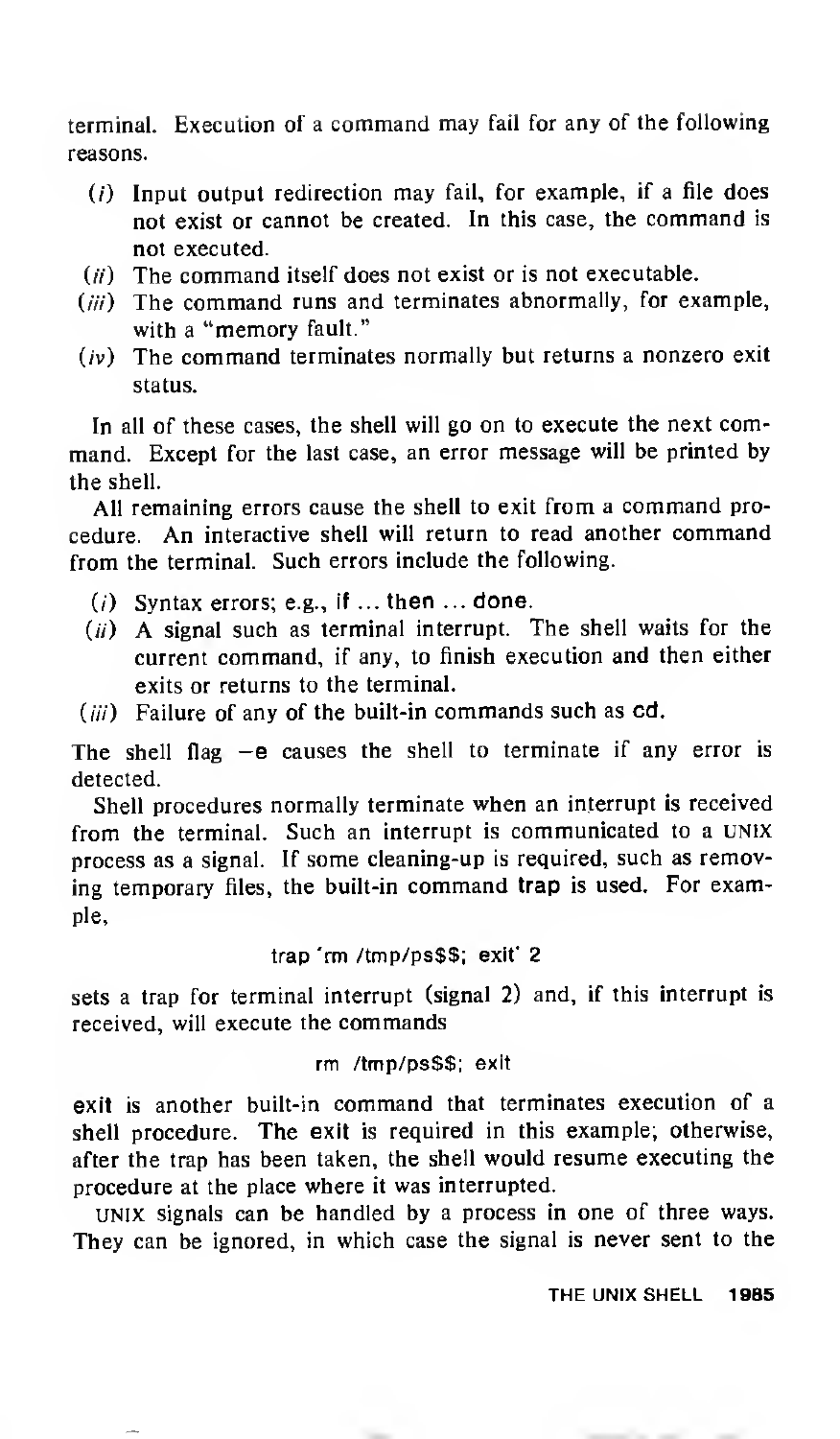process; they can be caught, in which case the process must decide what to do; lastly, they can be left to cause termination of the process without it having to take any further action. If a signal is being ignored on entry to the shell procedure, for example, by invoking the procedure in the background, then trap commands (and the signal) are ignored.

A shell procedure may, itself, elect to ignore signals by specifying the null string as the argument to trap. A trap may be reset by saying, for example,

#### trap 2

which resets the trap for signal 2 to its default value (which is to exit).

The following procedure scan is an example of the use of trap without an exit in the trap command, scan takes each directory in the current directory, prompts with its name, and then executes the command typed at the terminal. Interrupts are ignored while executing the requested commands but cause termination when scan is waiting for input.

| $d = 'pwd'$        |                      |                             |  |  |
|--------------------|----------------------|-----------------------------|--|--|
| for $i$ in $\star$ |                      |                             |  |  |
| do l               | if test $-d$ \$d/\$i |                             |  |  |
|                    |                      | then cd \$d/\$i             |  |  |
|                    |                      | while echo "\$i:"           |  |  |
|                    |                      | trap exit 2                 |  |  |
|                    |                      | read x                      |  |  |
|                    |                      | do trep : 2; evai \$x; done |  |  |
|                    | fi                   |                             |  |  |
| done               |                      |                             |  |  |

The command

read x

is built in to the shell and reads the next line from the standard input and assigns it to the variable  $x$ . The command

```
test —d arg
```
returns true if arg is a directory and false otherwise.

# IX. COMMAND EXECUTION

To execute <sup>a</sup> command, the shell first creates <sup>a</sup> new process using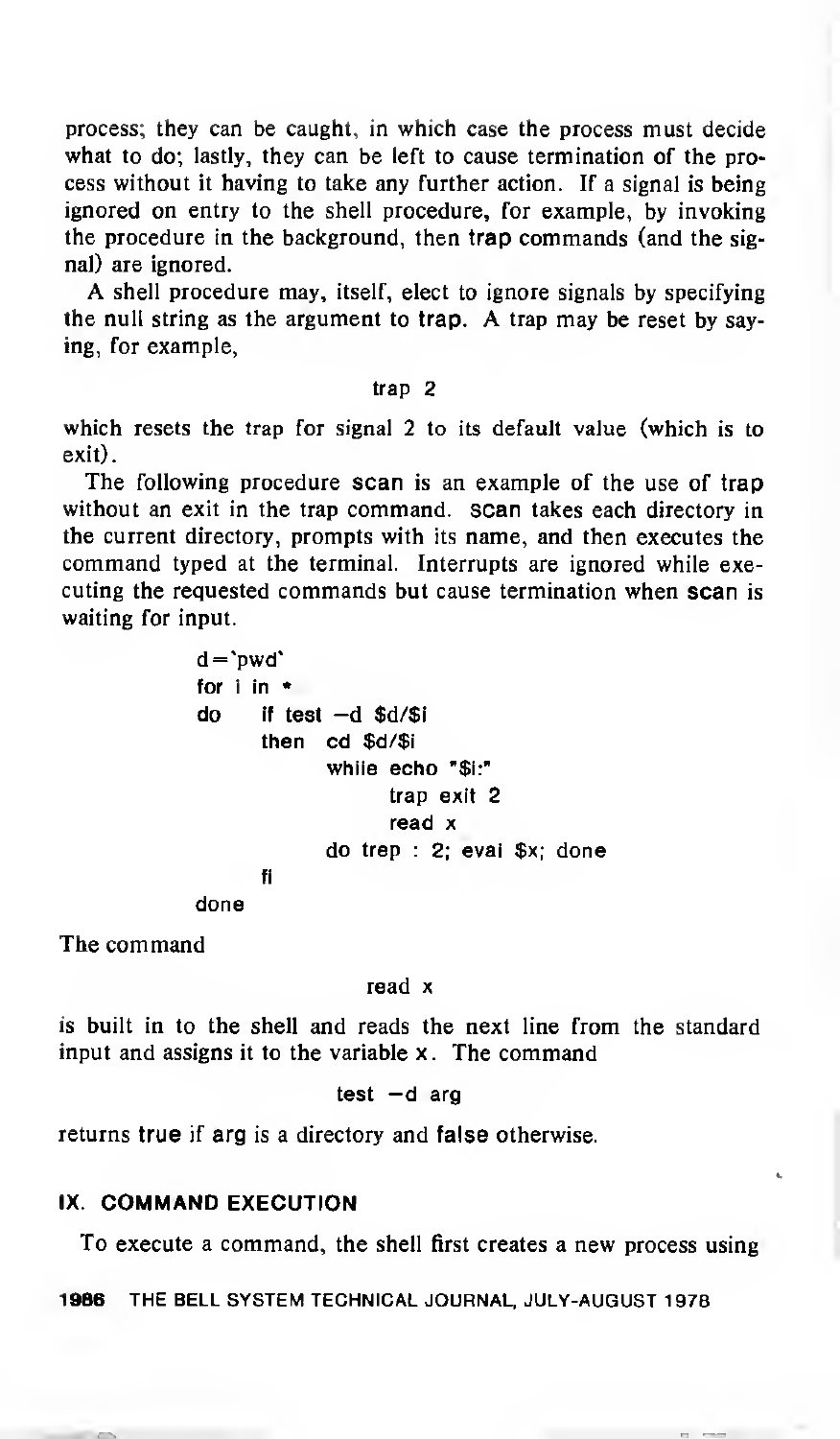the system call fork. The execution environment for the command includes input, output, and the states of signals, and is established in the created process before the command is executed. The built-in command exec is used in the rare cases when no fork is required.

The environment for <sup>a</sup> command run in the background, such as

# list \*.c <sup>|</sup> ipr &

is modified in two ways. First, the default standard input for such <sup>a</sup> command is the empty file /dev/null. This prevents two processes (the shell and the command), that are running in parallel, from trying to read the same input. Chaos would ensue if this were not the case.

#### ed file &

would allow both the editor and the shell to read from the same input at the same time.

The other modification to the environment of <sup>a</sup> background command is to turn off the quit and interrupt signals so that they are ignored by the command. This allows these signals to be used at the terminal without causing background commands to terminate.

# X. ACKNOWLEDGMENTS

<sup>I</sup> would like to thank Dennis Ritchie and John Mashey for many discussions during the design of the shell. <sup>I</sup> am also grateful to the members of the Computing Science Research Center for their comments on drafts of this document.

#### APPENDIX A

### Grammar

| item:                | word<br>input-output                                   |
|----------------------|--------------------------------------------------------|
| simple-command: item | simple-command item                                    |
| command:             | simple-command<br>(command-list)<br>$\{command-list\}$ |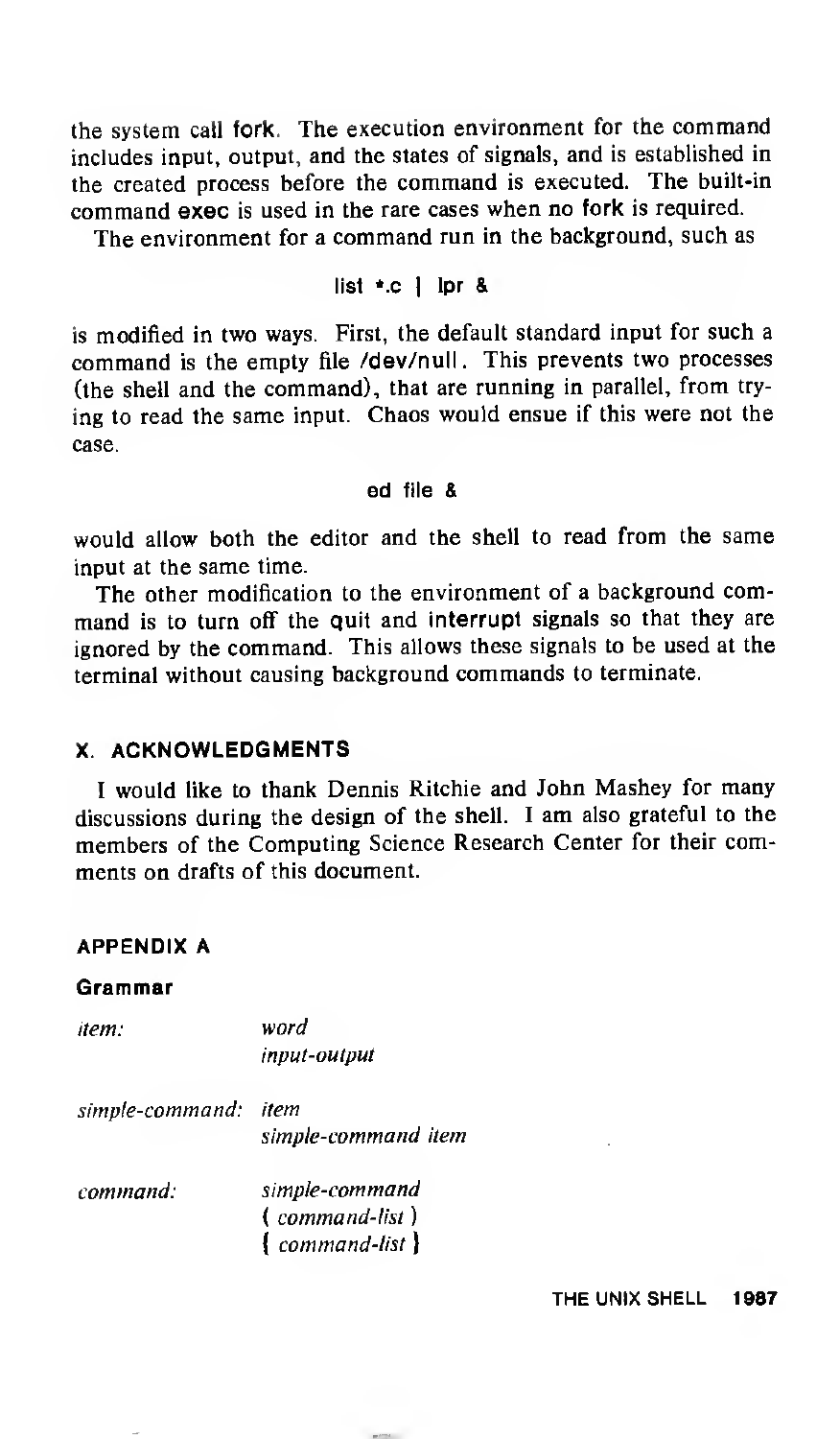|                  | for <i>name</i> do <i>command-list</i> done<br>for name in word  do command-list done<br>while command-list do command-list done<br>until command-list do command-list done<br>case word in case-part  essc<br>if command-list then command-list else-part fi |
|------------------|---------------------------------------------------------------------------------------------------------------------------------------------------------------------------------------------------------------------------------------------------------------|
| <i>pipeline:</i> | command<br>pipeline   command                                                                                                                                                                                                                                 |
| andor:           | pipeline<br>andor && pipeline<br>andor     pipeline                                                                                                                                                                                                           |
| command-list:    | andor<br>command-list:<br>command-list &<br>command-list; andor<br>command-list & andor                                                                                                                                                                       |
| input-output:    | $>$ word<br>$>>$ word<br>< word<br>$<<$ word                                                                                                                                                                                                                  |
| case-part:       | pattern ) command-list ::                                                                                                                                                                                                                                     |
| pattern:         | word<br>pattern   word                                                                                                                                                                                                                                        |
| else-part        | elif command-list then command-list else-part<br>else command-list<br>empty                                                                                                                                                                                   |
| empty:           |                                                                                                                                                                                                                                                               |
| word:            | a sequence of non-blank characters                                                                                                                                                                                                                            |
| name:            | a sequence of letters, digits or underscores<br>starting with a letter                                                                                                                                                                                        |
| digit:           | 0123456789                                                                                                                                                                                                                                                    |
| 1988             | THE BELL SYSTEM TECHNICAL JOURNAL, JULY-AUGUST 1978                                                                                                                                                                                                           |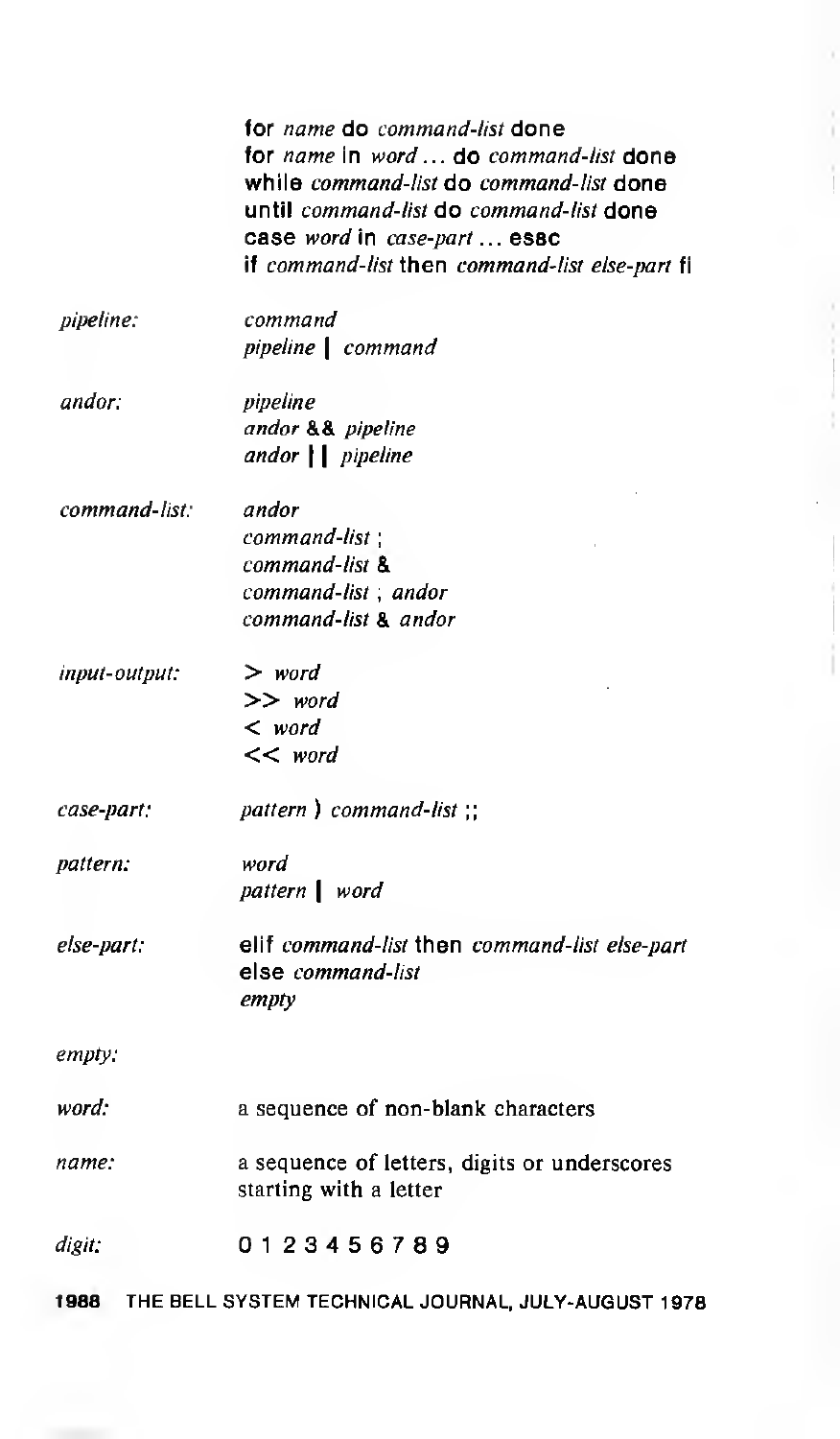# APPENDIX B

# Metacharacters and Reserved Words

- (/) Syntactic
	-
	- | pipe symbol<br>**88** "andf" symbol "andf" symbol
	- II "orf" symbol
	- ; command separator
	- $\cdots$  case delimiter
	- & background commands
	- () command grouping
	- < input redirection
	- << input from a *here* document
	- > output creation<br>>> output append
	-

# (/'/) Patterns

- $m$ atches any character (s) including none
- ? matches any single character
- [...] matches any of the enclosed characters

# $(iii)$  Substitution

- \${...} substitution of shell variables
- : substitution of command output
- (iv) Quoting
	- quotes the next character ∖
	- quotes the enclosed characters except for '
		- quotes the enclosed characters except for \$ ' \ "
- (v) Reserved words

if then else elif fi case in esac for while until do done